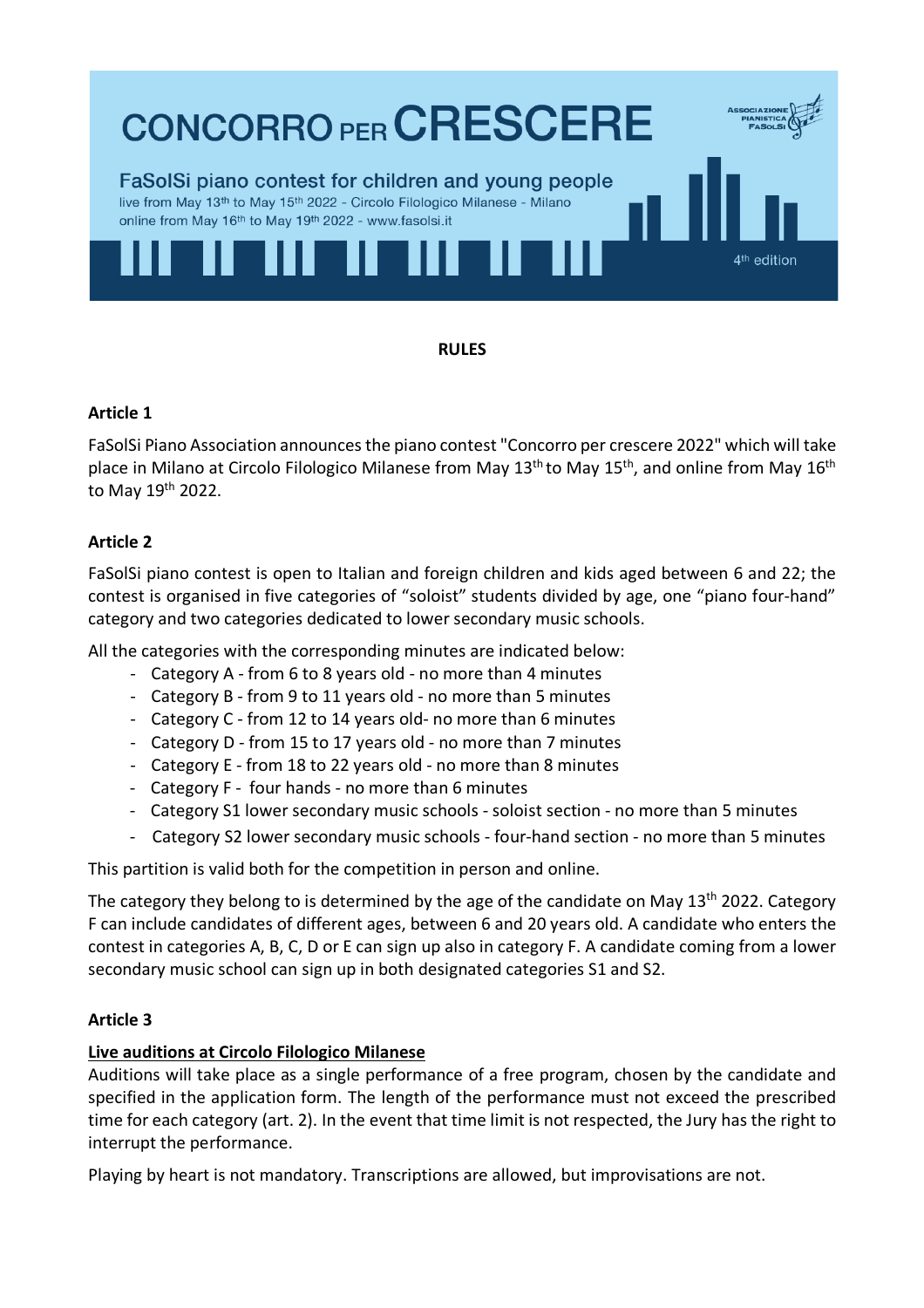## **Online auditions**

Online auditions will take place through the publication of a video clip of the program performance. The program will be chosen by the candidate and specified in the application form. Each competitor's audition must be included in one video clip only and it must have the following characteristics:

- the video shooting must be fixed full-length or half-length and the competitor's hands must be clearly visible
- the video shooting must not have any audio and / or video cuts / manipulations during the execution
- at the beginning of their video footage, candidates must introduce themselves with their names and surnames, saying that they are taking part in the FaSolSi Competition "Concorro per Crescere 2022", specifying their own category and announcing the pieces they will perform
- candidates must upload their video clip on their YouTube channel or on the channel of a parent or other contact person. The title of the video clip must be "Concorro per crescere 2022 - *name and surname* - *category*"; the program must be written in the description of the video

The performances that do not respect these characteristics will be excluded from the competition. The Jury reserves the right to exclude recordings that prevent the correct understanding of the performance.

The length of execution must not exceed the prescribed time for each category (art.2). In case of non-compliance with the time, the Jury reserves the right to stop viewing the video.

Playing by heart is not mandatory. Transcriptions are allowed, but improvisations are not.

## **Article 4**

## **Announcement of live winners at Circolo Filologico Milanese**

Each candidate will be assigned a score between 0 and 30. At the end of all live auditions, the Jury will announce the winners' names and the names of some selected candidates, who are required to perform at the final concert on Sunday, May 15<sup>th</sup> 2022 at 6.00 pm, otherwise they will be expelled from the Contest. The Jury will pick the piece to be performed by the candidate, selecting between the ones presented in the audition.

## **Announcement of online winners**

Each candidate will be assigned a score between 0 and 30. The Jury will announce the winners' names on June 1<sup>st</sup> 2022 by 6.00 pm, editing a video on www.fasolsi.it. The video will contain, for each winner, one piece selected by the Jury among those played in the audition video.

## **Article 5**

The Jury will be composed of musicians, teachers or performers, whose verdicts are unquestionable and final.

## **Article 6**

For each candidate the Jury will express a written opinion/assessment about the presented piece(s), considering various performing parameters such as technique, rhythm, memory, reading and interpretation. As for online candidates, the type of instrument used (acoustic or digital) and any tuning defects will not influence the jury's assessment. This assessment and certificate of participation will be sent by mail at the candidate's given address in June 2022.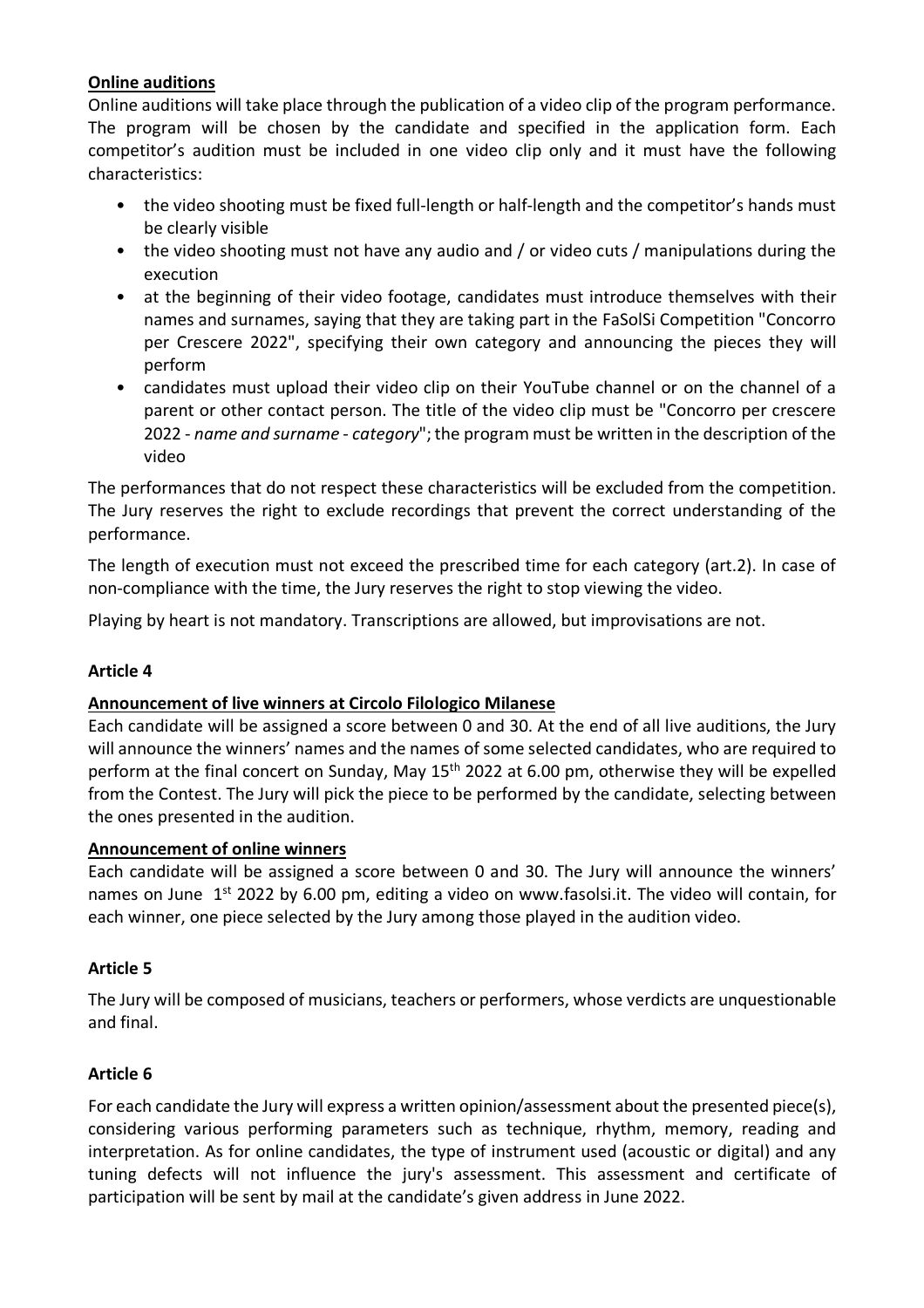# **Article 7**

The candidates can sign up for the Contest from March  $14<sup>th</sup>$ , to April  $14<sup>th</sup>$  2022, by filling the application form on the website www.fasolsi.it in the designated section. To complete the online registration procedure, it is necessary to attach:

- the photocopy of the candidate's valid identity document
- the payment receipt of the registration fee by bank transfer
- the scan (not the photo) of the score(s) of the piece(s) chosen by the candidate for the audition in PDF or JPG format with a resolution of at least 200 dpi, A4 format (in order to write the assessment, the Jury will consider the scores)

Registrations submitted without all the requested supporting documents will not be accepted.

Candidates for the online modality, regularly registered, must insert the link of the audition video in the appropriate form on the website www.fasolsi.it in the dedicated section, from May  $16<sup>th</sup>$  to May 19th 2022.

#### **Article 8**

The registration fee for the Contest is 40€ for categories A, B, C, D, E; 25€ for each pianist for category E; 30€ for the lower secondary music schools category (15€ for each pianist if in the fourhand category).

The registration fee is not refundable except in case of cancellation of the Contest for causes dependent on the FaSolSi Association.

The registration fee must be paid via bank transfer on the bank account with IBAN code **IBAN IT86G0306909425100000005559**, made payable to *ASSOCIAZIONE PIANISTICA FASOLSI* with this purpose of the payment: "Concorso FaSolSi: *name* and *surname of candidate* – category – mode (live/online)".

## **Article 9**

All the auditions and the final concert are public and viewable on the Association website in the designated section.

## **article 10**

The candidates cannot claim any economic revenue from recordings made during the Contest or for any radio or TV footage.

#### **Article 11**

For everything that is not addressed in this list, the authority is of the Jury's President, who is also responsible for any clarification.

#### **Article 12**

The Contest Organization has the right to modify these rules if they consider it necessary for a better realization of the event.

#### **Article 13**

According to the Legislative Decree 196/2003 and to the GDPR 679/2016 the owner of the right to process personal data is FaSolSi pianistic Association. Whoever participates in the Contest is